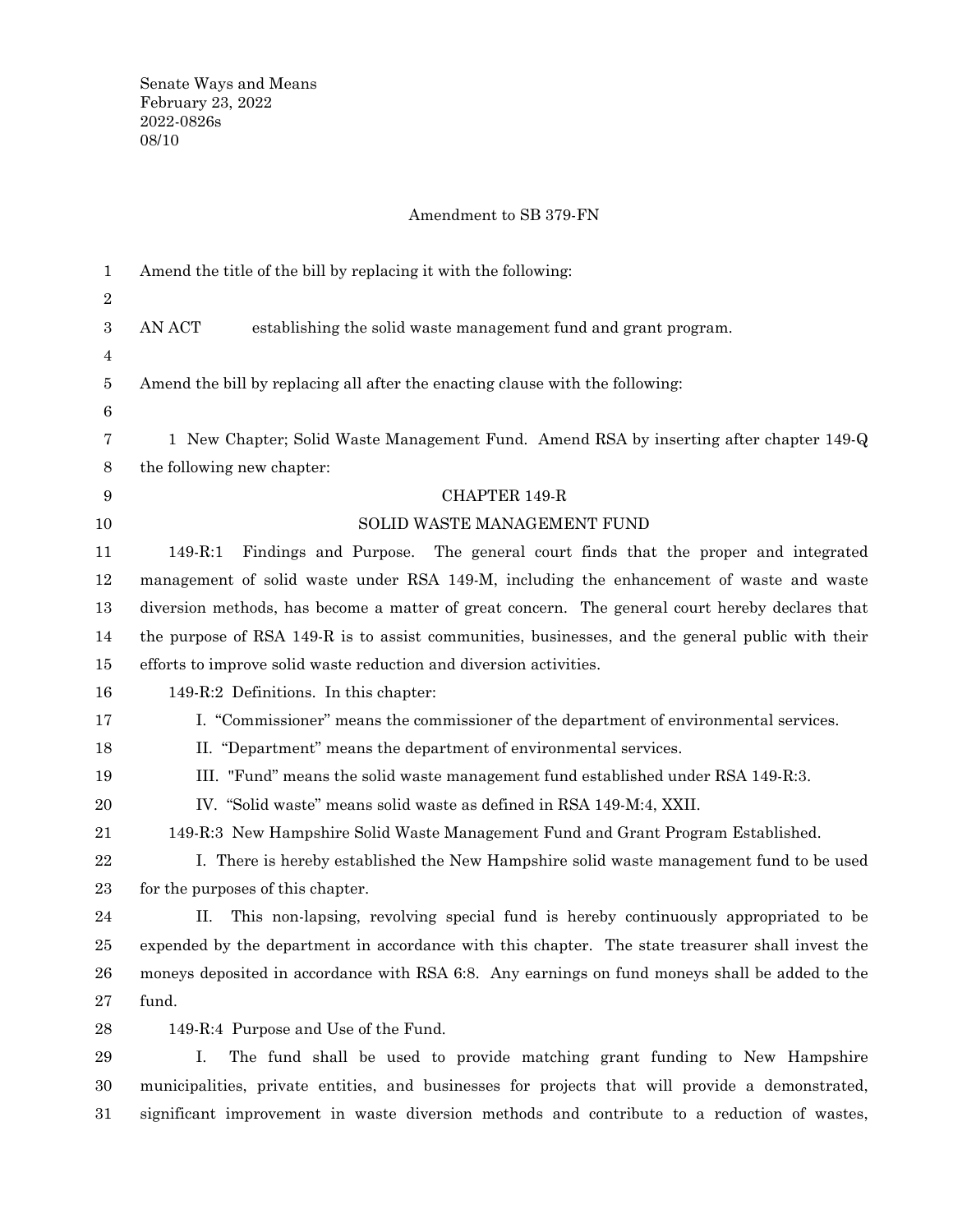including hazardous waste materials, requiring disposal, including a regional or municipal materials recovery facility operated by a public or private entity, and other regional recycling efforts. II. The fund may be used to hire consultants, contractors, or to pay other necessary expenses directly associated with approved activities in this chapter. III. The department is authorized to solicit funds from the United States Environmental Protection Agency or other agencies that are targeted for making grants consistent with this section. Such funds, when received, may be deposited into the fund, and shall be used for the purposes described in this chapter. 149-R:5 Rulemaking. The commissioner shall adopt rules, after public hearing and pursuant to RSA 541-A, relative to administering matching grants pursuant to RSA 149-R:4, I. 149-R:6 Biennial Report. The department shall include in its a biennial report required under RSA 149-M:29, II, information relative to the activities and finances of the solid waste management fund. 2 Administration of Solid Waste Management Fund RSA 149-M:6, XI is repealed and reenacted to read as follows: XI. Administer the provisions of RSA 149-R. 3 New Subparagraph; New Hampshire Solid Waste Management Fund. Amend RSA 6:12, I(b) by inserting after subparagraph (382) the following new subparagraph: (383) Moneys deposited in the New Hampshire solid waste management fund established in RSA 149-R:3. 4 New Subparagraph; Information in Biennial Report. Amend RSA 149-M:29, II by inserting after subparagraph (i) the following new subparagraph: (j) The activities and finances of the solid waste management fund, as required by RSA 149-R:6. 5 Repeal. RSA 149-M:7, VII, relative to rulemaking relative to the out-of-state waste disposal surcharge, is repealed. 6 Effective Date. This act shall take effect July 1, 2022. 1 2 3 4 5 6 7 8 9 10 11 12 13 14 15 16 17 18 19 20 21 22 23 24 25 26 27